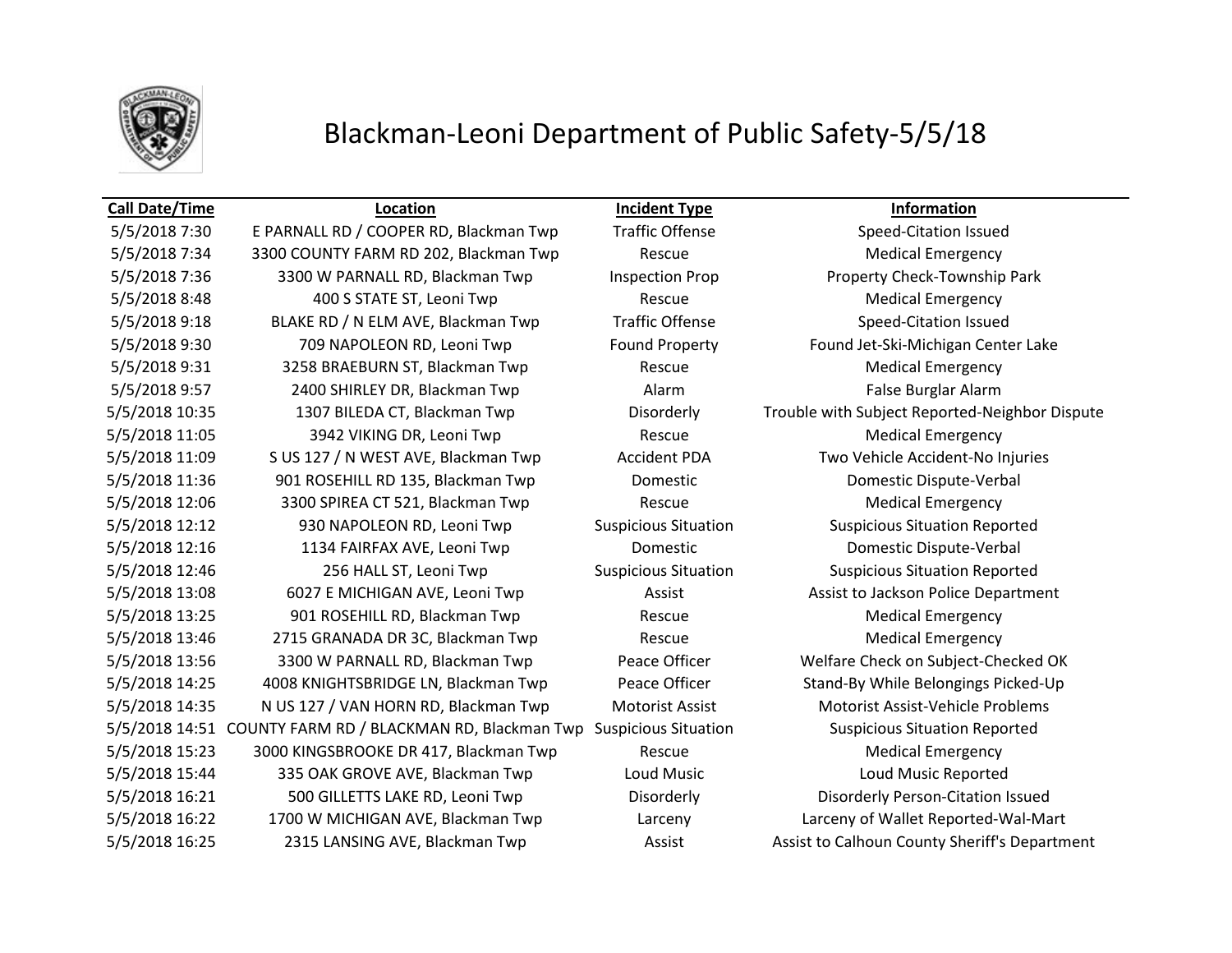

# Blackman-Leoni Department of Public Safety-5/5/18

### **Call Date/Time Location Incident Type Information**

5/5/2018 16:42 1700 W MICHIGAN AVE, Blackman Twp Animal Complaint Welfare Check on Dog-Unable to Locate 5/5/2018 17:03 2410 W MAIN ST, Blackman Twp **Alarm** Alarm **False Burglar Alarm** 5/5/2018 17:22 5000 PONDEROSA DR, Leoni Twp Loud Music Loud Music Reported 5/5/2018 17:32 1051 BOARDMAN RD, Blackman Twp Animal Complaint Welfare Check on Dog-Unable to Locate 5/5/2018 18:07 5240 LANSING AVE, Blackman Twp Rescue Medical Emergency 5/5/2018 18:08 808 SPRINGCREST BLVD, Summit Twp Fire Assist to Summit Township Fire Department 5/5/2018 18:28 121 N LAKESIDE DR, Leoni Twp Found Property Found Bicycle Reported 5/5/2018 18:44 1850 W MICHIGAN AVE, Blackman Twp VCSA Found Cocaine-Westwood Mall 5/5/2018 18:53 5940 BRILLS LAKE RD, Leoni Twp Peace Officer Welfare Check on Subject-Unable to Locate 5/5/2018 18:53 1700 W MICHIGAN AVE, Blackman Twp Larceny Retail Fraud-Wal-Mart 5/5/2018 19:04 N US 127 / SPRINGPORT RD, Blackman Twp Accident PI One Vehicle Accident-Injuries 5/5/2018 19:45 3600 E MICHIGAN AVE, Leoni Twp Disorderly Trouble with Subject Reported 5/5/2018 20:40 CLINTON RD / BLACKMAN RD, Blackman Twp Traffic Offense Speed-Verbal Warning 5/5/2018 20:51 CENTER ST / HALLETT ST, Jackson Traffic Offense Left of Center-Verbal Warning 5/5/2018 20:51 RIVES JUNCTION RD / CLINTON RD, Blackman Twp Traffic Offense Speed-Verbal Warning 5/5/2018 20:57 7980 CAIN RD, Leoni Twp Traffic Hazard Loose Buffalo Reported-Unable to Locate 5/5/2018 21:00 4235 WELLINGTON, Blackman Twp Loud Music Loud Music Reported 5/5/2018 21:02 S DETTMAN RD / MATHEWS ST, Leoni Twp Peace Officer Welfare Check on Subject-Unable to Locate 5/5/2018 21:05 901 ROSEHILL RD 120, Blackman Twp CSC CSC CSC CSC Reported-Travelodge Motel 5/5/2018 21:06 858 N BROWN ST, Blackman Twp Assist Assist Assist to Jackson Police Department 5/5/2018 21:09 400 S STATE ST, Leoni Twp Traffic Offense No Cycle Endorsement-Citation Issued 5/5/2018 21:24 5116 RIDGEWOOD VISTA DR, Leoni Twp Rescue Rescue Medical Emergency 5/5/2018 21:33 3905 CLINTON RD, Blackman Twp Suspicious Situation Suspicious Situation Reported 5/5/2018 21:36 W PARNALL RD / OUTER DR, Blackman Twp Traffic Offense Careless Driving-Citation Issued 5/5/2018 21:41 613 NAPOLEON RD, Leoni Twp Disorderly Fireworks Complaint-Verbal Warning 5/5/2018 22:17 209 RIDGEWAY RD, Leoni Twp Animal Complaint Welfare Check on Dog-Checked OK 5/5/2018 23:09 CRANBROOK RD / LANSING AVE, Blackman Twp Hit and Run Hit and Run Accident Reported 5/5/2018 23:20 110 N DETTMAN RD 315, Blackman Twp Rescue Medical Emergency